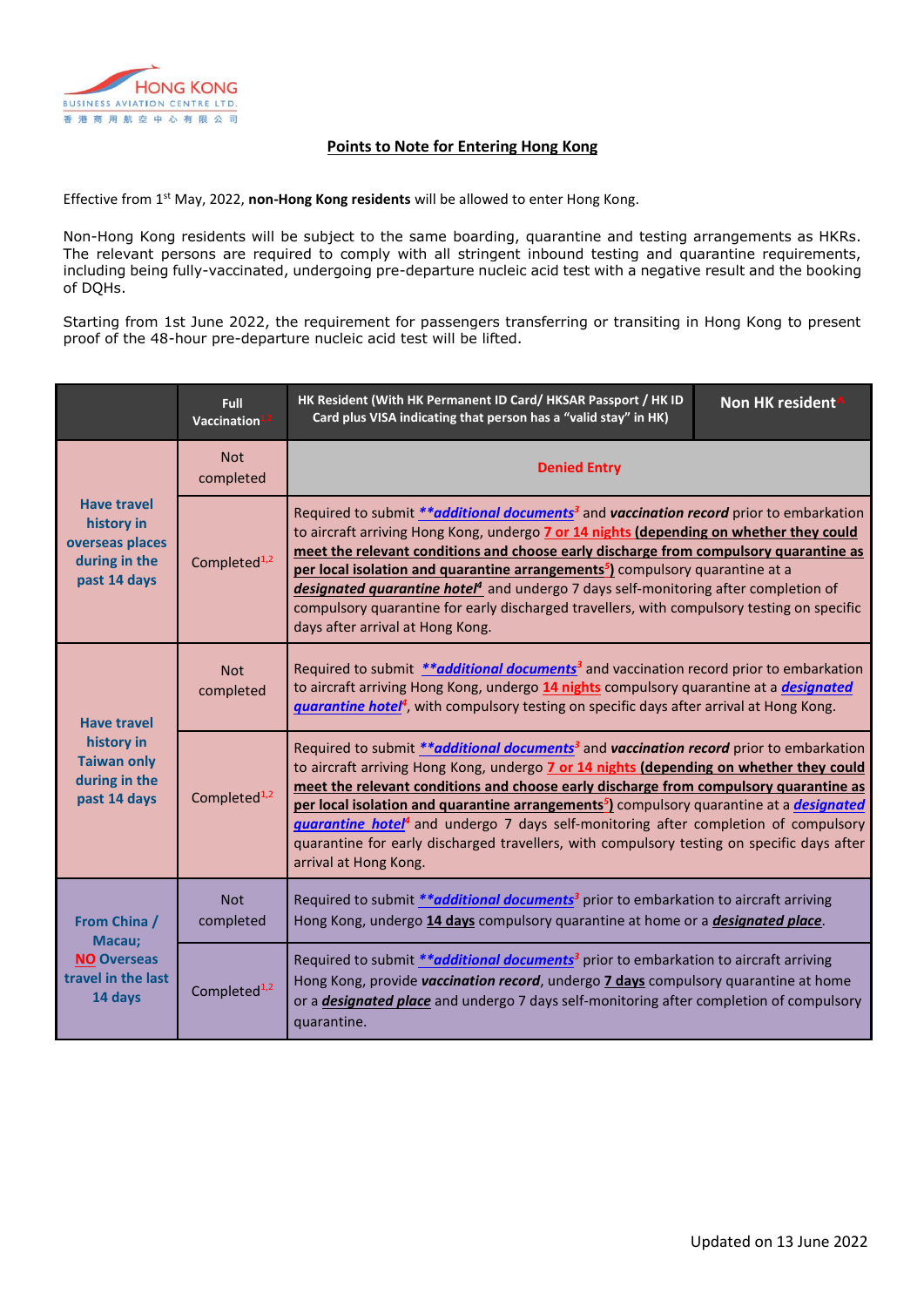

## **Remarks**

**1.** Fully vaccinated persons means persons who have received the recommended dose(s) as stipulated in guidelines of a COVID-19 vaccination course 14 days prior to their arrival at Hong Kong. The 14 days are counted from the day after receiving the last dose of the recommended course. For persons arriving at Hong Kong whose vaccines were administered outside Hong Kong, apart from the COVID-19 vaccines already recognised for use in Hong Kong, other vaccines included on this list are also accepted: [https://www.coronavirus.gov.hk/pdf/list\\_of\\_recognised\\_covid19\\_vaccines.pdf](https://www.coronavirus.gov.hk/pdf/list_of_recognised_covid19_vaccines.pdf)

In addition, persons who (i) are unfit for vaccination due to health reasons with relevant proof from a medical practitioner; or (ii) have received one dose of recognised COVID-19 vaccine and hold a recognised vaccination record, if they were certified by a medical practitioner that they were unfit to receive the second dose of COVID-19 vaccine because of health reasons after receiving the first dose of vaccine; are exceptionally allowed to board a flight for Hong Kong.

#### **2.** Vaccination record should include:

- a) Recognised vaccination record refers to a vaccination record issued by Hong Kong, or an authority or recognised institution of a place / an organisation on the "[List of Places or Organisations of Issuance of Recognised Vaccination Records](https://www.coronavirus.gov.hk/pdf/places_of_issuance_recognised_vaccination_records.pdf)". The document should:
	- i. Bear the name of the relevant vaccinated traveller matching that in his or her valid travel document. The said vaccinated record must be in Chinese or English to show that:
	- ii. the relevant traveller has received dose(s) of COVID-19 vaccine and the date(s) on which the last dose was administered; and
	- iii. the name of the vaccine administered; and
- b) If the vaccination record is not in English or Chinese or does not contain all of the above information, a written confirmation in English or Chinese issued by an authority or recognised institution of the place where the vaccine was administered, bearing the name of the relevant vaccinated traveller matching that in his or her valid travel document and setting out all of the above information must be presented. The said written confirmation should be presented together with the vaccination record.

**3.** Aircraft operator is required to submit additional documents to Department of Health at [HKIA\\_599H@dh.gov.hk](mailto:HKIA_599H@dh.gov.hk) and ad[d hkbac@hkbac.com](mailto:hkbac@hkbac.com) in the loop on the submission e-mail. Please refer to th[e template.](https://www.coronavirus.gov.hk/pdf/inbound/Airline_submission_to_DH_under_Cap.599H_email_template.pdf)

#### **PCR-based nucleic acid tests not required for inbound children aged below three**

Starting from June 1, 2022**,** children aged below three who have stayed in overseas places or Taiwan will no longer be required to present the proof of the 48 hour pre-departure nucleic acid test when boarding. However, upon arrival in Hong Kong, the young children will still be subject to PCR-based nucleic acid tests (normally conducted with stool samples) as per existing arrangement, and be transferred to DQHs for compulsory quarantine by designated transport under closed-loop management.

### **Pre-departure tests for recovered inbound persons previously infected with COVID-19**

Starting from June 1, 2022, for persons travelling to Hong Kong from overseas places or Taiwan that are recovered persons previously infected with COVID-19, they can be exceptionally allowed to board a flight for Hong Kong if they hold the following documentary proof that they were infected with the virus 14 to 90 days before boarding for Hong Kong, and the result of the rapid antigen test (RAT) conducted within 24 hours before boarding was negative.

- a) A certificate issued by a medical practitioner or a recovery record issued by relevant authorities in Chinese or English, showing that the person was infected with COVID-19 14 to 90 days prior to boarding for Hong Kong and has recovered (the personal information contained on the documentary must match that of the of the relevant inbound person);
- b) A test report in Chinese or English issued by a laboratory or healthcare institution bearing the name of the relevant inbound person matching that in his or her valid travel document to show that:
	- i. the relevant inbound person underwent a test for COVID-19, the sample for which was taken from the relevant inbound person within 24 hours before the scheduled time of departure of the specified aircraft;
	- ii. the test conducted on the sample was a RAT for COVID-19;
	- iii. the relevant inbound person was tested negative for COVID-19; and
- c) If the relevant test report is not in Chinese or English or does not contain all of the above information, a written confirmation in Chinese or English issued by the laboratory or healthcare institution bearing the name of the relevant inbound person matching that in his or her valid travel document and setting out all of the above information. The said written confirmation should be presented together with the test report.

**4.** Travelers must provide confirmation in English or Chinese of room reservation for not less than 7 or 14 nights starting on the day of the arrival in Hong Kong before departure, otherwise they will be refused to board the flight. Outport operator should perform documentary checking upon check-in for relevant travellers before they board the specified aircraft to Hong Kong.

**5.** If the results of the PCR-based nucleic acid test conducted on the fifth day and the RATs conducted on the sixth and seventh days are all negative, they can be discharged from compulsory quarantine earlier. However, they will be required to undergo self-monitoring for seven days, and undergo a compulsory PCRbased nucleic acid test on the 9th & 12th day of arrival at Hong Kong at a community testing centre (CTC) or a mobile testing station (MTS), or arrange a selfpaid test by professional swab sampling at a local medical institution recognised by the Government.

If inbound travellers choose to complete the whole 14-day compulsory quarantine period in the DQH, they must at boarding hold a confirmation of a 14-night room reservation in a DQH. Persons who hold a confirmation of a 14-night room reservation in a DQH will not be arranged for early discharge from compulsory quarantine, and must stay in the DQH room for completing the 14-day compulsory quarantine. They can only leave the DQH upon confirmation of negative results of the PCR-based nucleic acid test conducted on the 12th day and the RAT conducted on the 14th day.

^ If a visitor's permitted limit of stay in Hong Kong is shorter than the length of the compulsory quarantine, **he/she will be refused entry into Hong Kong.**